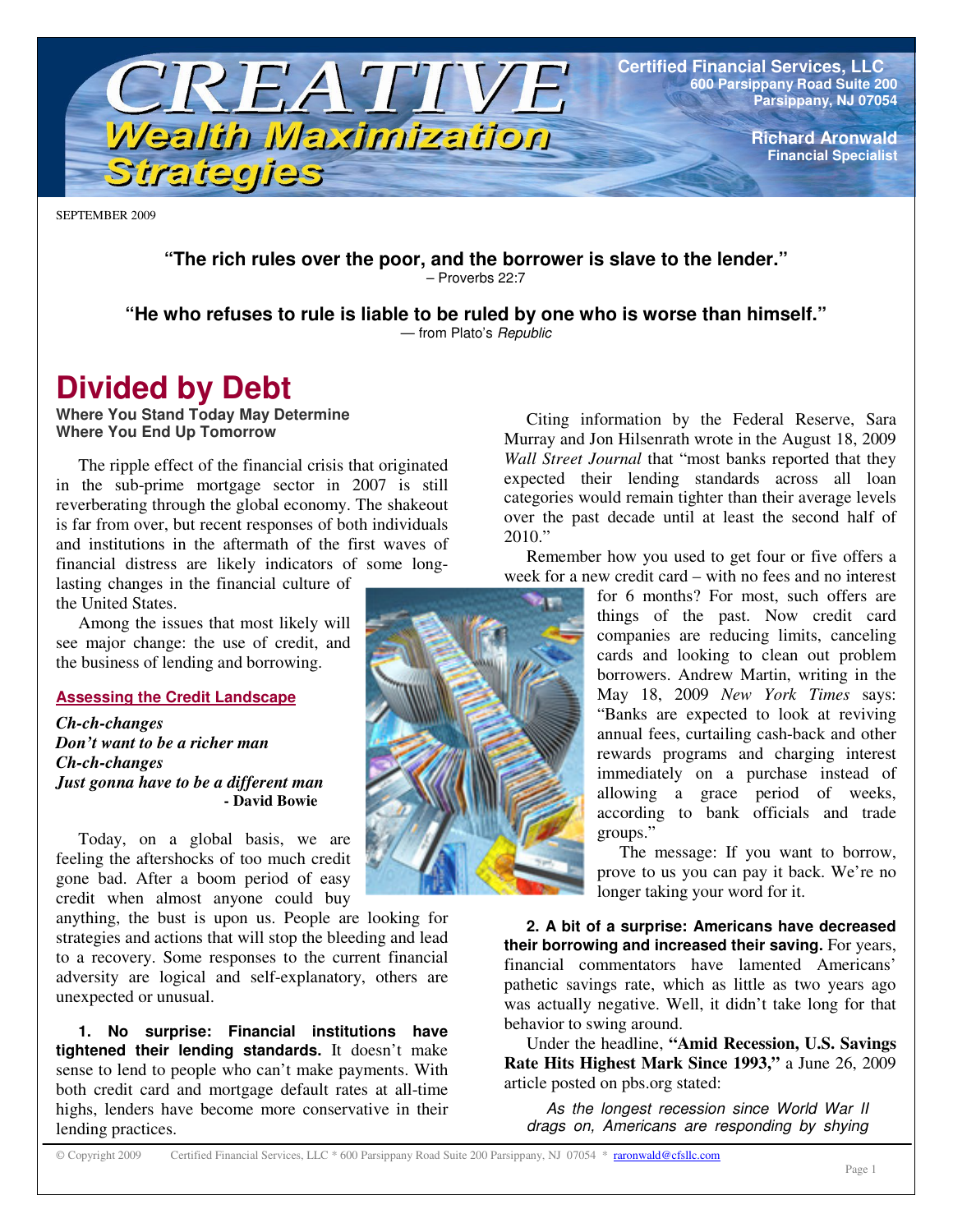*away from spending, opting instead to save money at the fastest pace in 15 years, a new report shows.*

*The Commerce Department reported Friday that consumer spending rose 0.3 percent last month, in line with expectations. Meanwhile, the savings rate that had hovered near zero in early 2008 surged to 6.9 percent, the highest level since December 1993.*

It's somewhat remarkable that saving would spike so dramatically in the midst of a severe recession that includes high levels of unemployment and diminished incomes. The reduction in spending can be attributed to not having money, but an increase in savings indicates some people do have money but are choosing not to



spend it.

**3. Quite a surprise: Some financial commentators and politicians have been critical of** *both* **cautious financial institutions and thrifty individuals.** Prudent lending practices and

increased saving rates may seem like rational economic responses, but according to those who believe in the financial power of credit, these common-sense actions will not lead to a robust recovery.

When governments poured new money into lending institutions to stabilize the financial system, it was with the belief the institutions would then be able to continue making loans and allow the economy to keep spending. But lenders are understandably reluctant to use new money to make the type of loans that got them into trouble in the first place. They have the money, but are much more careful about lending it. This lack of new lending prompted Campbell Harvey, a finance professor at Duke University's business school, to observe "Basically we have dropped a huge amount of money ... and we have nothing to show for what we actually wanted to happen." (*Wall Street Journal*, 01/26/2009).

President Obama's comments in his *State of the Union Address* in February 2009 summarized the perspective of those who see renewed lending as necessary for recovery:

*The concern is that if we do not re-start lending in this country, our recovery will be choked off before it even begins.*

*You see, the flow of credit is the lifeblood of our economy. The ability to get a loan is how you finance the purchase of everything from a home to a car to a college education; how stores stock their shelves, farms buy equipment, and businesses make payroll.*

*But credit has stopped flowing the way it should. Too many bad loans from the housing crisis have made their way onto the books of too many banks. With so much debt and so little*

# **The flow of credit is the lifeblood of our economy. - President Barack Obama**

*confidence, these banks are now fearful of lending out any more money to households, to businesses, or to each other. When there is no lending, families can't afford to buy homes or cars. So businesses are forced to make layoffs. Our economy suffers even more, and credit dries up even further.*

And it's not only lending institutions that need to loosen up. Every American must do his/her part by continuing to be a healthy consumer. Here's a February 12, 2009 headline from Chris Isidore, a senior writer at *CNNMoney.com*: **Why Saving is Killing the Economy.**

The opening paragraph:

*It wasn't that long ago that many economists worried that Americans were saving too little. Today, the growing concern is that Americans are starting to save too much.*

*It's not that the savings rate today is high by historic measures, or by comparisons to some other countries. But it has moved sharply higher in recent months -- at a time when what the economy needs most is for consumers to be spending more freely.*

Later in the article, Isidore quotes Mark Zandi, chief economist for Moody's Economy.com who says increased saving is "a lot of spending that's not happening." Consumer spending is "the difference between an economy that is growing

and one that is struggling mightily."

Isidore concludes:

*Saving more and cutting debt might sound like a good plan to deal with the recession. But if everyone does that, it'll only make matters worse.*



In brief, lenders are getting

tighter, individuals are saving more and borrowing less, and experts want both groups to loosen their purse strings.

What's going on?

## **Understanding the Impact of Credit in the Economy**

Most of us have a basic understanding of how credit works based on our personal experiences. We borrow someone else's money (the bank's, the mortgage company's, a friend's) to buy something today, and then repay the lender with interest. That's the basic formula whether credit is used to buy a house, a car, or dinner at a restaurant.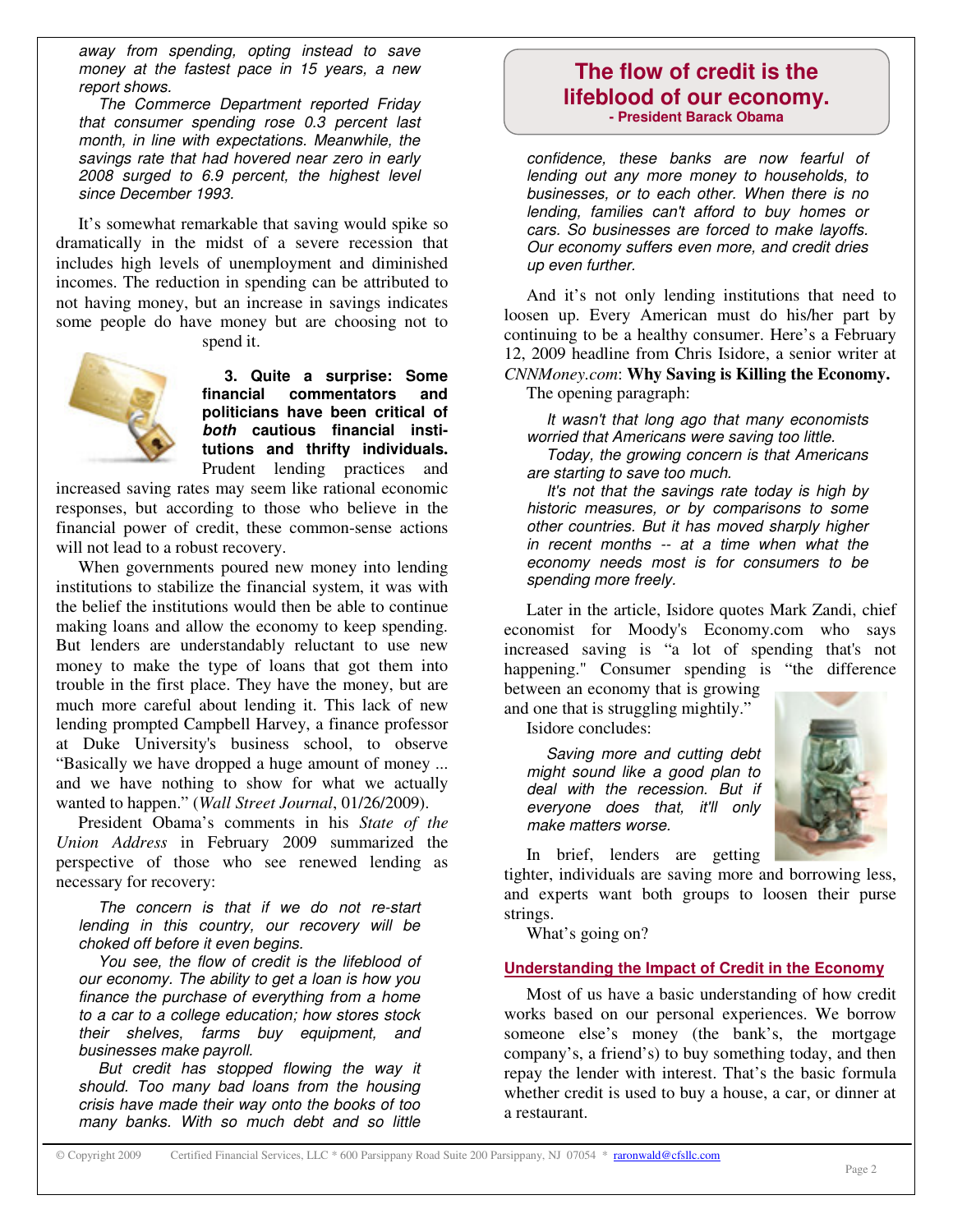Likewise, our decision to take on a debt obligation is usually as simple as "who will lend me the money?" and "can I afford the payments?" Our assessment of our use of credit is often measured by our payment history and credit score. (i.e., "I have a credit score of 810, so I guess that shows I know how to borrow effectively.").

But lenders and economic policymakers have bigger agendas and different objectives. Here's how credit impacts the broader economy.

**Credit is like lighter fluid on charcoal; it gets things started faster.** Instead of having to save for long time in order to obtain a big-ticket item (like a house or an automobile), credit allows the borrower to have the item immediately, while using future earnings to make

repayments over a period of time.

**Credit expands purchasing power; i.e., it allows people to buy more things.** And the more people buy, the more the economy expands.



**Credit is like lighter fluid**

In the short term, everyone likes the effects of credit.

Buyers get what they want today, sales rise for businesses, and lenders add to their income streams by collecting more payments.

Of course, there are consequences to speeding up commerce and expanding purchasing power.

**Borrowers may forfeit future financial opportunities.** Using credit today predetermines how a portion of tomorrow's earnings will be spent, because borrowers are committed to making payments at a later date. Who knows what future opportunities will be forgone because of an outstanding loan obligation?

**Abundant credit usually results in price**



- d. 67 percent
	-

*(Answer on Page 6)*

**increases.** Wherever credit is used to purchase goods or services, the costs for those goods and services will usually increase as well, because when more people are potential buyers, the increased demand will result in higher prices.

**The credit format works only as long as borrowers make payments.** Having a few borrowers default is inevitable, but too many defaults make lending unworkable for both borrowers and lenders. If borrowers can't afford the interest rates and lenders can't afford to lend money, it won't be repaid. When the flow of credit slows or stops, the economic activity dependent on credit often contracts as well. This is why credit-driven economies have regular cycles of expansion and contraction.

**Because of its lighter-fluid-like impact, politicians often enact legislation to facilitate credit in favored segments of the economy.** For example:

- Government-approved student loans feature deferred payments and lower interest rates (because they are subsidized/supported by tax dollars) to encourage borrowing for higher education.
- FHA, Fannie Mae, Freddie Mac and other special programs for low-income and first-time home buyers provide additional incentives for both borrowers and lenders to enter into mortgages.
- The "cash-for-clunkers" rebates provoked a brief burst of automobile purchases, the majority of which were financed.

The perceived societal benefits of college education and home ownership may provide a rationale for making it easier for people to borrow. But a frequent unintended side effect of special borrowing programs is greater price distortion in those areas. In an August 24, 2009 *Atlantic* article, Niraj Chokshi writes that Labor Department statistics show "for 27 of the past 30 years, the price of education has grown at a faster rate than that of medical care. Education also grew faster than inflation for 29 of the past 30 years." Likewise, many financial commentators have stated that government programs which encouraged sub-prime lending bear some responsibility for the bubble in the housing market.

**Credit may encourage reckless or undesirable behavior.** Distorted prices and bad credit decisions by both lenders and borrowers can't be blamed on government policy alone. Many people simply can't handle debt responsibly – they borrow too much, spend recklessly, miss payments, lose the house and go broke. Some lenders prey on the weakness of borrowers. They charge exorbitant interest rates and fees, or keep offering credit cards to those who are already over their head. The flaws in human nature make any credit agreement a potentially dicey proposition. Here's financial analyst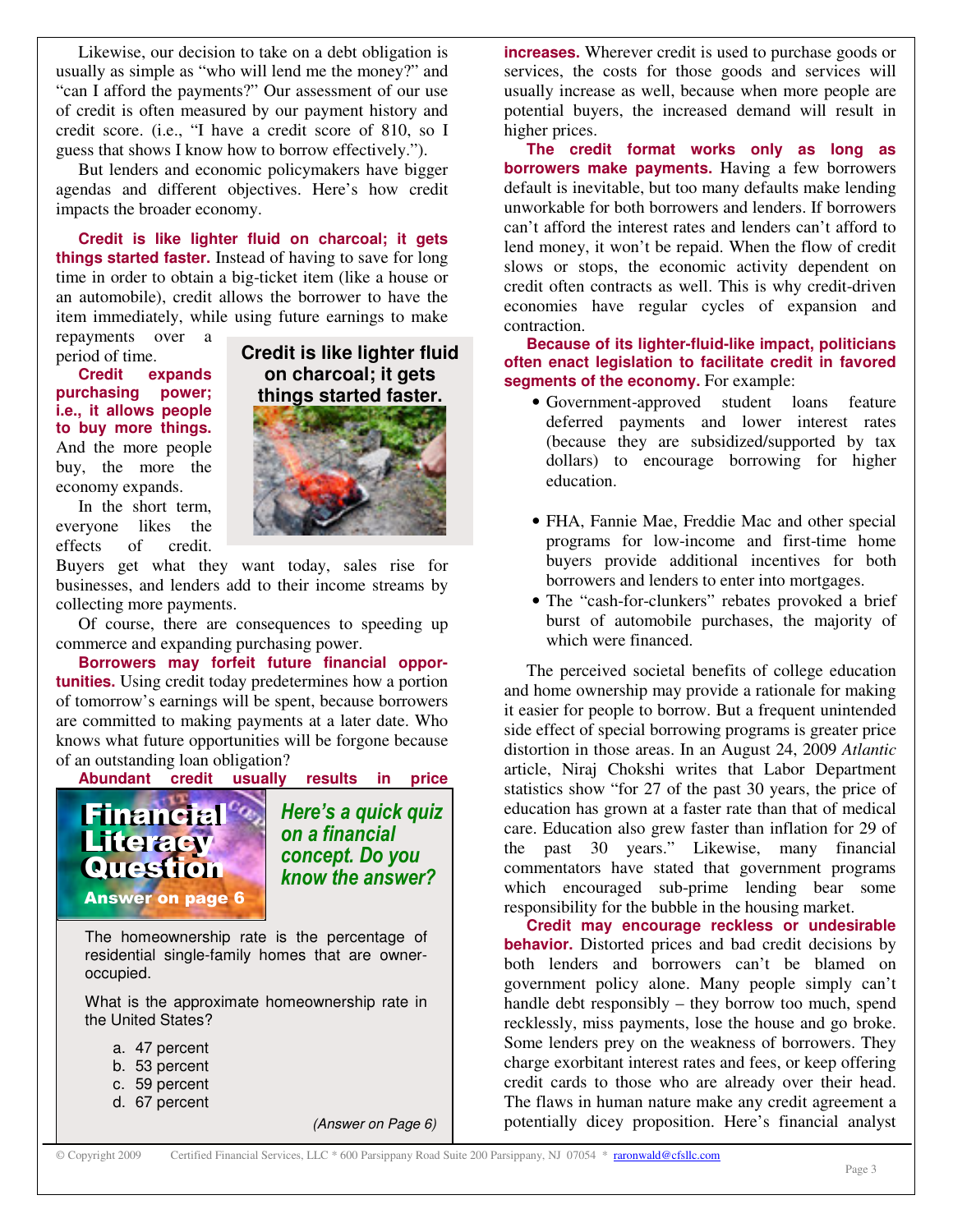Ian Hodge's explanation from an April 26, 2009 blog commentary:

*…you can see that the real problem is instant gratification. People don't like to wait for something in the future. They want it now. Because their appetite is insatiable, the demand for instant gratification drives sellers in the marketplace to constantly increase their prices, and they don't care that ordinary folk have to go into debt to buy their goods. In fact, they have a vested interest in debt, because now they can get higher prices for their goods. This is especially true in the real estate market. This is why I have never heard any property developer complain about the high debt levels in the economy.*

*No home seller complained about Freddie Mae and Freddie Mac. They were happy to leave the problem to "other" people. They took their inflated prices and pocketed the huge increases in property values that were driven by debt.*

*Instant gratification. Sellers were not prepared to wait for higher prices that might come through supply and demand. Instead, they preferred the instant higher prices obtainable through debt.*

*Thus it is the greed of sellers – coupled with the… buyers who want to borrow – that is the cause of our economic problem.*

Borrowing and lending has the potential to be a corrupting agent – financially and ethically. While most discussions today regarding credit focus only on financial particulars, there are important social and moral implications to the use of credit as well. Historically, many societies

banned or stigmatized lending because of the potential for abuses. This particularly applied to lending to individuals (as opposed to business organizations or governments). Because credit is like lighter fluid, it can burn things up as well as get them started.

#### **No Assets, No Credit?**

For a long time, the way to climb the financial ladder was to accumulate wealth incrementally through diligence and thrift. People scrimped, saved, laid a financial foundation, and built their fortune over time. They left their heirs with assets to continue the process.

In the past half-century, the incremental, multigenerational method of wealth-building has been supplanted by a leveraged approach. Calculated borrowing (for a better education, for a home in an up-

**There are still financial instruments that can serve as safe and productive repositories for your dollars.**

scale neighborhood, for a business opportunity, etc.) made it possible to acquire things today, pay for them tomorrow, and end up with substantial accumulated wealth as well (because the home appreciated in value, the college education brought a lifetime of higher income, and the business was sold to someone else). The leveraged approach makes it easier for more people to have more of the "good life" sooner, as long two conditions are present: first, borrowers faithfully make monthly payments for their mortgage, auto loans, and credit cards; second, the underlying assets continue to appreciate.

Many Americans and many American businesses, have taken the leveraged approach. Some borrowed because they had no other options. Others reasoned that rising income and future profitability would let them use credit as a financial shortcut. Today, they find themselves with limited savings, too much debt, and only one way to keep afloat: by deferring payments until a later date. The President is correct in stating that many

**A leveraged approach makes it easier for more people to have more of the "good life"**

**sooner.**



Americans are dependent on lenders for their economic survival.

But a revived credit economy will happen only if lenders believe their loans will be repaid. And there is the rub. Right now, lenders don't think the average American, or his/her business, is a good risk. The economy is in the tank, real estate values have plummeted, unemployment is up. Legislators can regulate lending practices and give

institutions more money, but they can't force lenders to make risky loans.

Right now, lenders have a particular aversion to borrowers without assets. For those with assets (positive cash flow, savings, equity, etc.) credit is available, often on better terms than before the recession. But for those without assets, credit is either expensive or unavailable.

This separation of credit haves and have-nots based on accumulated assets was highlighted in the headline article from the August 29-30, 2009 *Wall Street Journal*, titled "**Halting Recovery Divides America in Two."** On one end, the CEO of a national restaurant chain with \$100 million in cash and no debt says, "For us, this is the best of times. Cash is king and this is a buyer's market." At the other end a high-tech irrigation company can't get financing to fill large orders because "these are the bumps in the road that are driven by being cash-poor."

At some point, individuals have to come to grips with these realities. Notwithstanding the big-picture perspectives of economists and policy-makers, **the only intelligent response to the contraction of credit is to**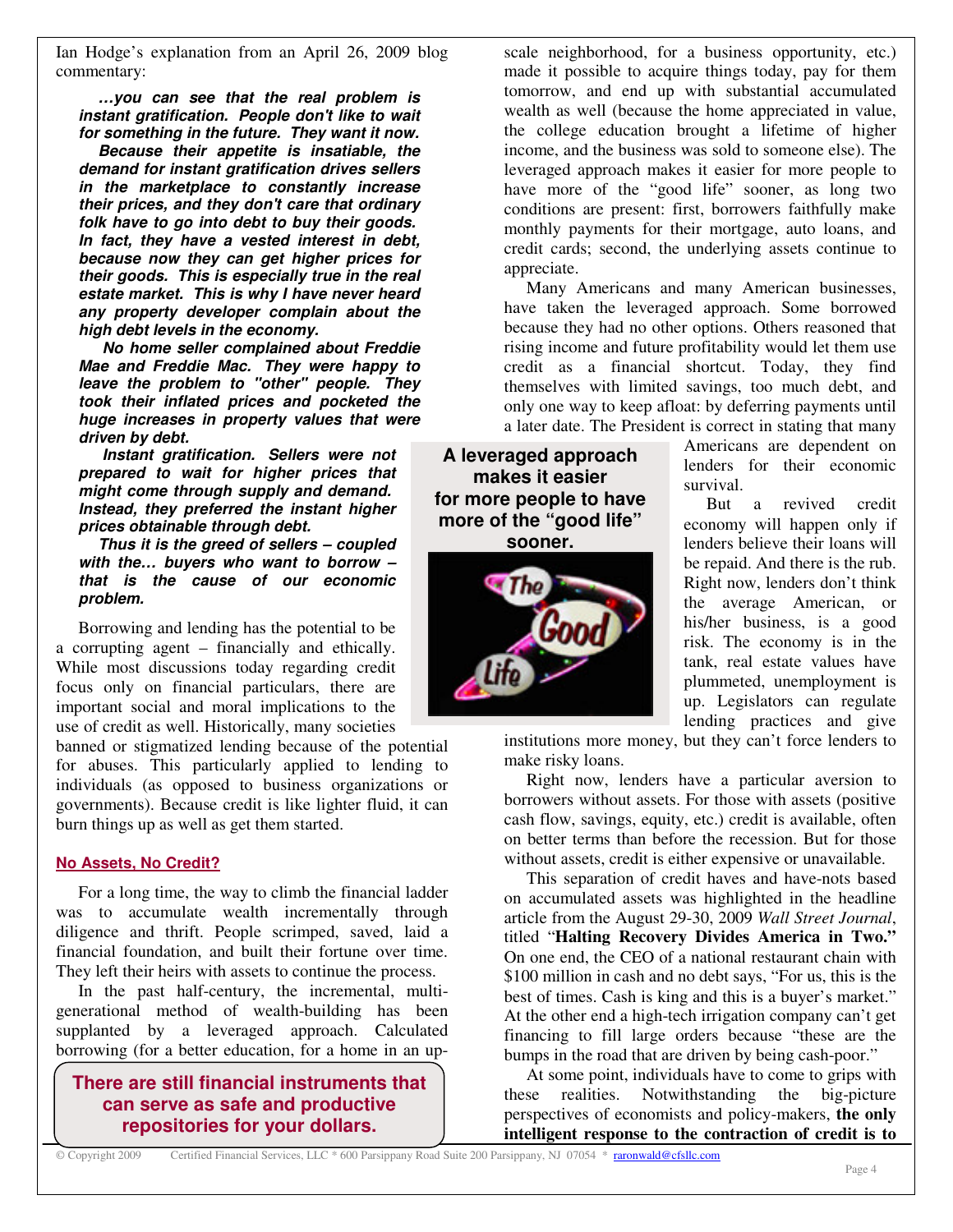**accumulate assets – to save.** Otherwise, you run the risk of becoming a lifelong debt slave, with no guarantees that more credit will be available in the future. In the long run, credit-dependent individuals and businesses will be left behind.

Chris Isidore may think that a groundswell of saving and debt reduction will "only make matters worse." There are those who beg to differ. Steven Horwitz, an economics professor at St. Lawrence offers the following rebuttal in the September 2009 issue of *The Freeman:*

*Most saving takes the form of financial instruments, including everything from basic checking accounts to the fanciest investment tools. If people are keeping higher checking account balances or putting more in savings accounts or money market balances, that wealth is not withdrawn from the economy. It is simply channelled elsewhere than into consumer goods.*

*An increase in the savings rate represents a change in consumers' time preferences: They are saying; they are less interested in current consumption and more interested in future consumption… Restricting consumption does not hamper economic growth. In the long run, economic growth requires savings and the creation of new capital goods.*

Credit-fueled economies usually overheat, then flame out after many people have been burned. And the boombust cycle of credit always punishes greed and impatience.

The key action for financial recovery is **saving**. Even in this recession, there are still financial instruments that can serve as safe and productive repositories for your dollars. Find these instruments, and use them.

There are still legitimate, wealth-building reasons to borrow, but borrowers strike the best credit agreements when they can bring assets to the table. Even better, savers may eventually become lenders. If borrowers are debt slaves, then lenders are the masters. Plato is right: to refuse to master your finances puts you at risk of being mastered by others – and not liking it. Saving is the essential action that makes it possible for you to control your financial destiny.

- **WHERE DO YOU STAND ON THE DEBT DIVIDE? ARE YOU A BORROWER WITHOUT ASSETS?**
- **WHO CONTROLS YOUR FINANCIAL DESTINY?**
- **THERE ARE STILL GOOD PLACES TO SAVE!**

# **Whole Life Insurance: A Unique Asset Class**

"Don't put all your eggs in one basket."

This old saying reflects a common-sense approach to long-term asset accumulation. Even if current returns from a particular investment are quite profitable, there's wisdom in not putting too much of your savings into a single financial asset or product, whether it's in the stock market, real estate, certificates of deposit, or countless other items.

Because each class of financial asset possesses unique characteristics, a well-rounded financial portfolio typically includes a mix of asset types. Some may be valued for their guarantees or liquidity, while others may



be prized for their steady income or potential for longterm appreciation.

**Where does whole life insurance fit as an "asset class"?** It's an interesting question, one for which the answer seems to be changing.

One long-held conventional perspective regarding asset classification has been that "insurance is insurance and investments are investments, and the two should not mix." In this line of thinking, insurance (of any type) is a different type of asset. Insurance provides protection against loss, which is an important part of a wellrounded financial program. But insurance is not an accumulation asset – you cannot accumulate insurance, then "spend" it when you retire.

Whole life insurance blurs this distinction between protection and accumulation, in that it provides both an insurance benefit and accumulation in the form of cash values. This has led some financial commentators to evaluate only the cash value accumulation aspect of whole life, usually in comparison to other accumulation products. While life insurance cash values can deliver stable, conservative long-term returns, the accompanying life insurance costs have prompted some to proclaim "permanent life insurance is a poor investment."

**But what if whole life insurance is neither insurance nor investment, but a unique asset class on its own?** That's the position advanced by Richard M. Weber in a recent paper titled, *"Life Insurance as an Asset Class: A Value Added Component of an Asset Allocation."* In this 106-page document, Weber, an MBA and founder of an insurance consulting firm,